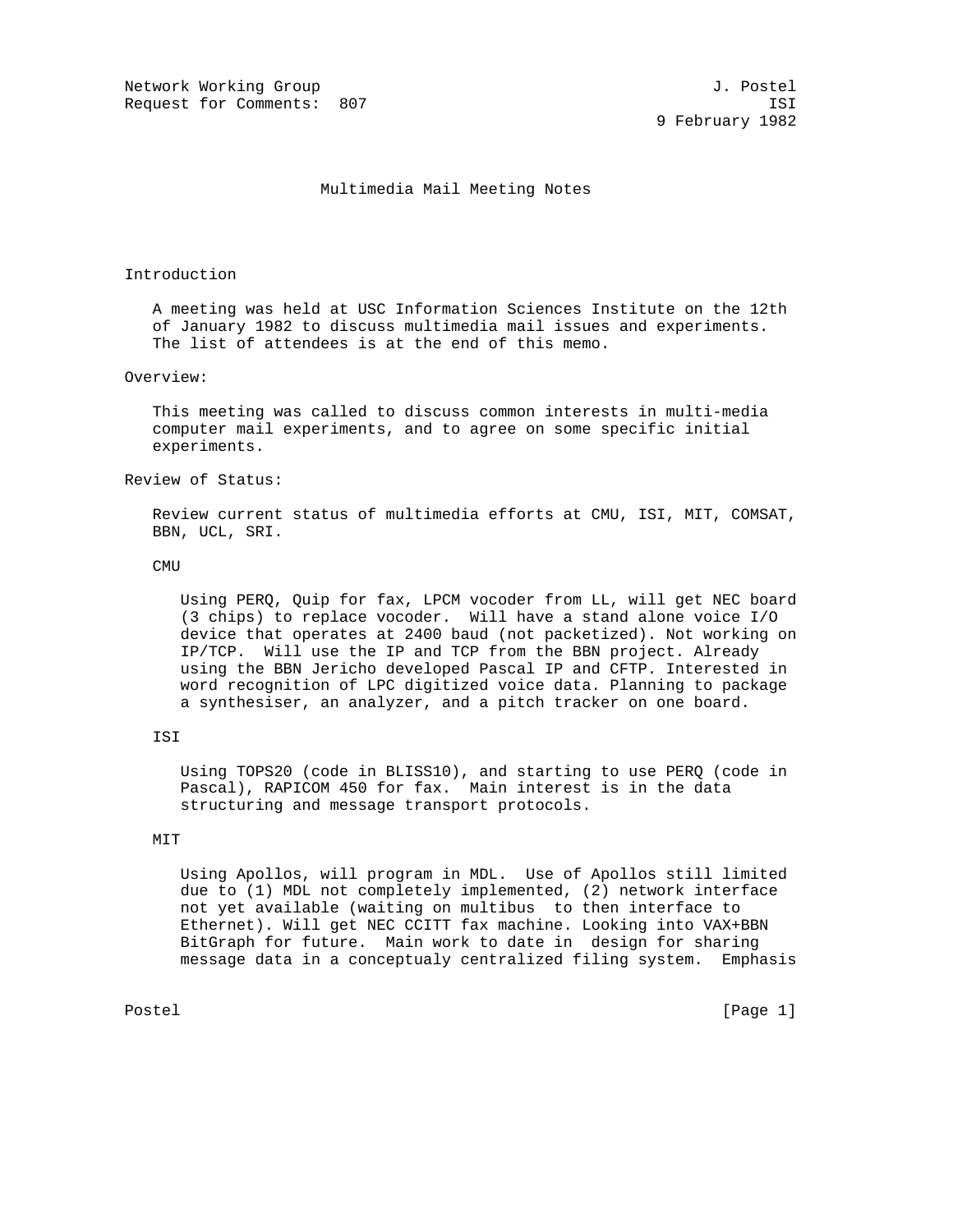on efficient storage and manipulation of multirecipient messages, enclosures, citations, etc.

## COMSAT

 Using small 11s, Rapicom 450 and 500 fax machines, also have some LPC vocoders. Substantial work has been done on encoding and decoding both Rapicom 450 and CCITT T.4 fax data, and also on manipulation of bitmap data (See RFC 803).

#### BBN

 Using Jericho (code in Pascal). Will be building a prototype system with the aim of investigating problems of data distribution and privacy. Trying to produce portable software currently in Pascal but may switch to ADA in the distant future. Have IP and CFTP running, working on TCP. CFTP is a file transfer built directly on IP.

## UCL

 Using LSI-11, Rapicom 450 fax machine, Grinell bitmap display. May get PERQs (produced by ICL) in future. Have done quite a lot of work on encoding/decoding for the Rapicom 450, and in bitmap manipulations (e.g., cleanup of noise, scaling, cut and paste). Interests in the relation of other types of display protocols to multimedia effort e.g., VIDEOTEXT and TELETEXT.

# SRI

There are three multimedia mail projects at SRI, sponsored by DCEC, ARPA, and NAVELEX. SRI is a subcontractor (with Sytek and DTI) to SDC in the DCEC program to produce protocol specifications for the DoD. SRI has written service specifications for a mail system similar to RFC759+767 with security features added. The ARPA project is studying the issues involved in a multimedia mail architecture based on RFC759+767, including negotiations, envelopes, and multilevel security. The NAVELEX project is investigating user interfaces for command and control workstations, including natural language access to a data base. The plan is to use RFC759+767 data structures to communicate text and graphics, implemented on Foonly F-5s running Tenex with Foo-Vision displays. The current choice for the graphics protocol is Bisbey's GL2.

Postel [Page 2]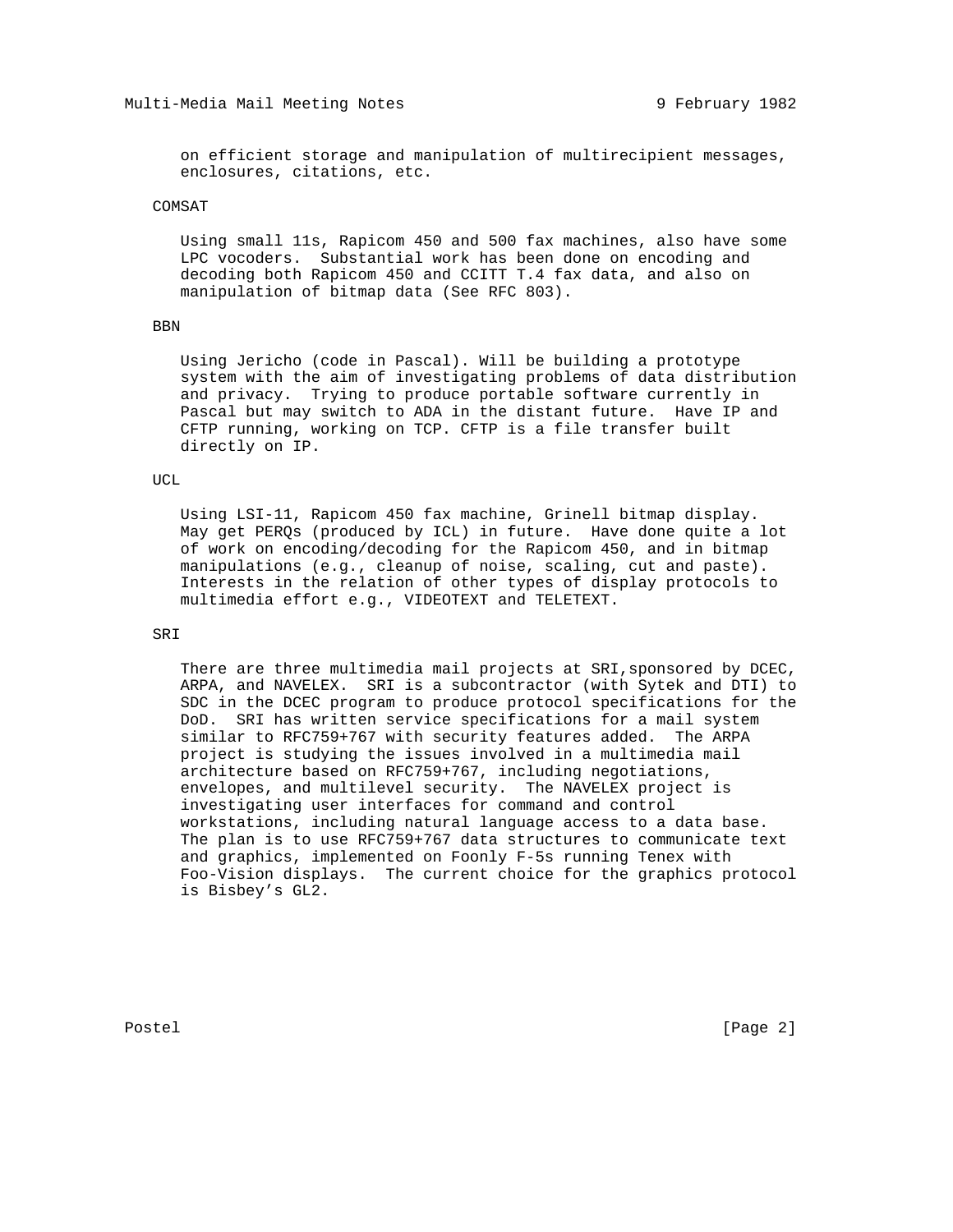## Discussion:

Coding/Decoding Algorithm:

 We agree to use the encoding specified in the CCITT T.4 recommendation for the exchange of black and white bitmap data.

New Equipment:

 It is reported that soon NEC will have CCITT T.4 Group 3 Fax machines for about \$15K.

NBS Mail Standard:

 The possibility that the NBS Mail Format Standard is a workable alternative to the RFC759+767 protocol is to be studied. What is the relationship between these standards? Do we have comment on the NBS Standard to submit to NBS?

## Equipment Variations:

 What happens if the receiver does not have equipment capable of protraying some of the data (e.g., dosen't have a LPC vocoder)? There are three subtopics: How many "standard" forms are allowed?, What do you tell the user if you can't do it?, and How does the cost of a medium (in memory or cpu cycles or portrayal time) effect its use? The general feeling was that if there is some type of data the receiving system can't portray, it should simply tell the user "There is some data here I can't portray and it's type is x.". The other aspects are items for further study.

### Negotiation:

 Does negotiation make sense in a mail system? What are the kinds of things to be negotiated? One possiblity is to initially send only pointers to the sections of a message, and have the recipient system ask for the parts it can handle. Does this make sense in a message relaying environment? Or for messsages with a fine scale interleaving of media types? This topic is for further study.

Enclosures, Pointers, Cross References:

 This seems too complex to handle at this meeting, so for now send the whole thing. This is an item for further study.

## Editing Multimedia Objects:

This is one of the most interesting parts of these research

Postel [Page 3]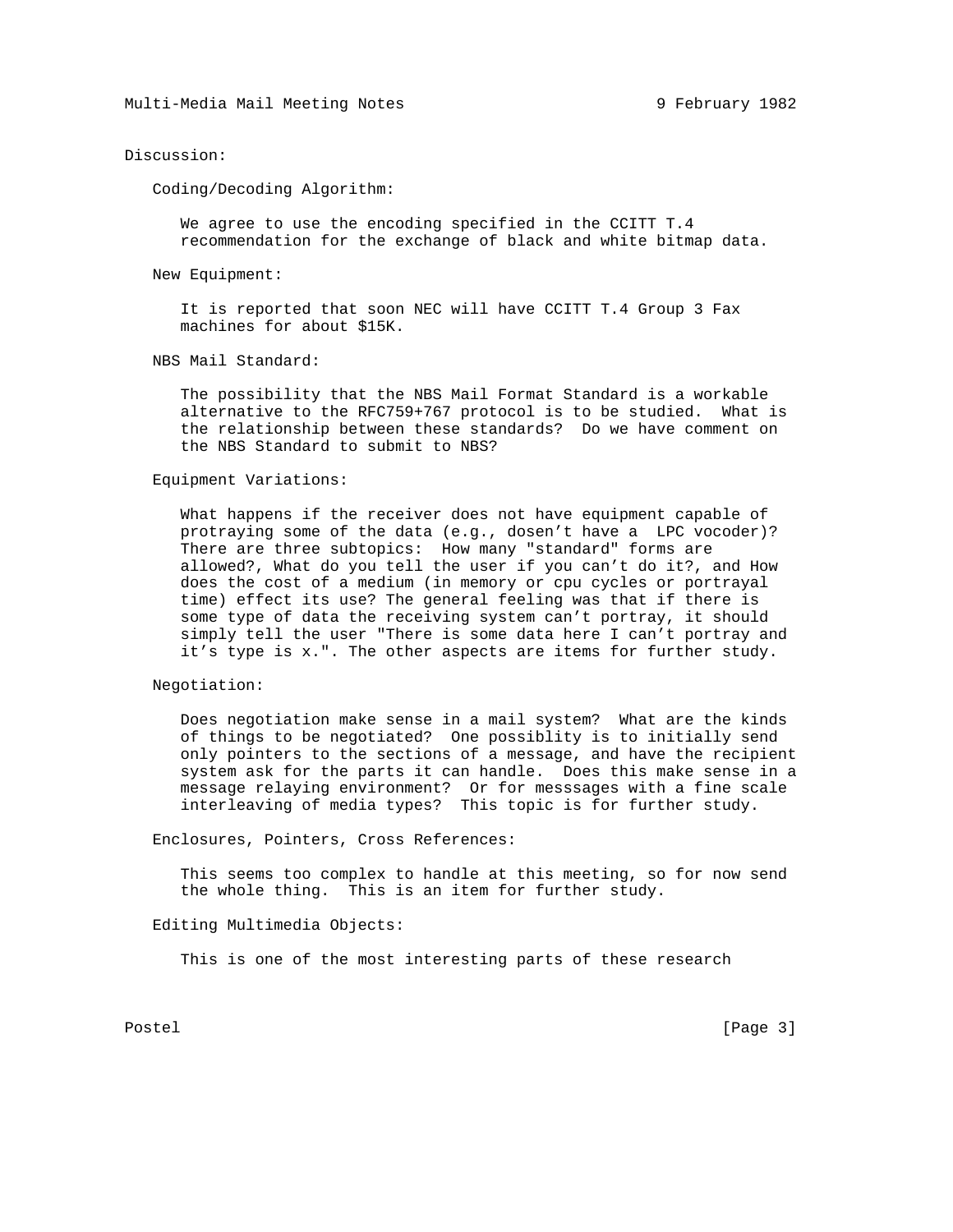projects, so each group will develop their own techniques, and we will compare notes.

Manipulation of Bitmaps:

 The issues involve aspect ratios, cut and paste, rotation and, scaling. We need to compare notes and exchange algorithms. An item for further study.

Mailbox IDs and Control Information:

 With different types of source hosts and destination host (timsharing systems, personal computers) and different types of mail delivery schemes (append to file, query database server), do we have sufficient control mechanisms and addressing modes? This is an item for further study.

Storage and Transmission:

 How do the requirements for memory, disk, cpu, and transmission capacity differ for multimedia mail from text mail? This is an item for further study.

Multimedia Virtual Message Format:

 It is not clear that this is anything different than what is specified by RFC759+767, but since it was not fully discussed it is an item for further study.

Media Specific Protocols:

 Specific format definitions are needed for each media. This is an item for further study.

Interfaces to Other Systems:

 How do we interface this multimeda system to opther systems (e.g., TELETEXT, VIDEOTEXT), and to text only mail systems (e.g., ARPAMAIL, TELEMAIL, ONTYM). This is an item for further study.

An Experiment:

BITMAP-TEXT DOCUMENT EXCHANGE

 Move the data between computers as a file, using any file transfer method available.

The File is a complete RFC 759 Document.

Postel [Page 4]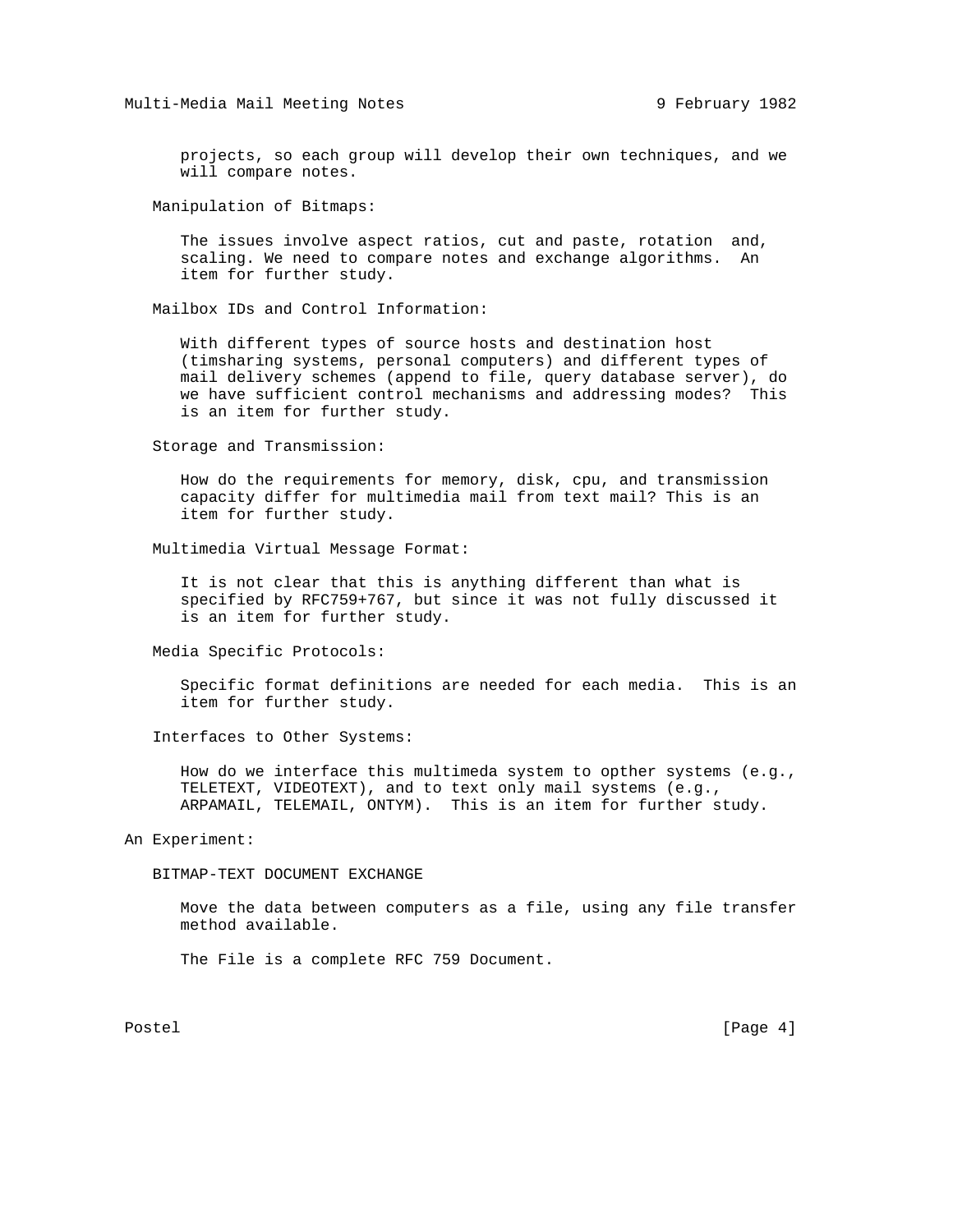Bitmap data is in revised COMSAT Image Data Format.

Two compression types are to be used:

Raw Bitmap

CCITT Algorithm

Text data is in RFC767 Paragraph Format.

Action Items:

Start a New Note Series

 For the exchange of protocols, formats, algorithms, procedures, and other information between the multiamedia mail projects.

By: Jon Postel

Due: 1-Feb-82

Update RFCs 759 & 767

To remove typos and clairfy ambiguities.

By: Jon Postel

Due: 1-Feb-82

Update "Image Data Structure" Memo

To be more generally for bitmaps and not so focused on fax only.

By: Anil Agarwal

Due: 1-Feb-82

Compare and Contrast NBS Mail Standard with RFC 759+767 Protocol

 Would the NBS Mail Standard be an adaquate alternative to the RFC 759+767 approach?

By: each site

Due: Unspecified

Postel [Page 5]